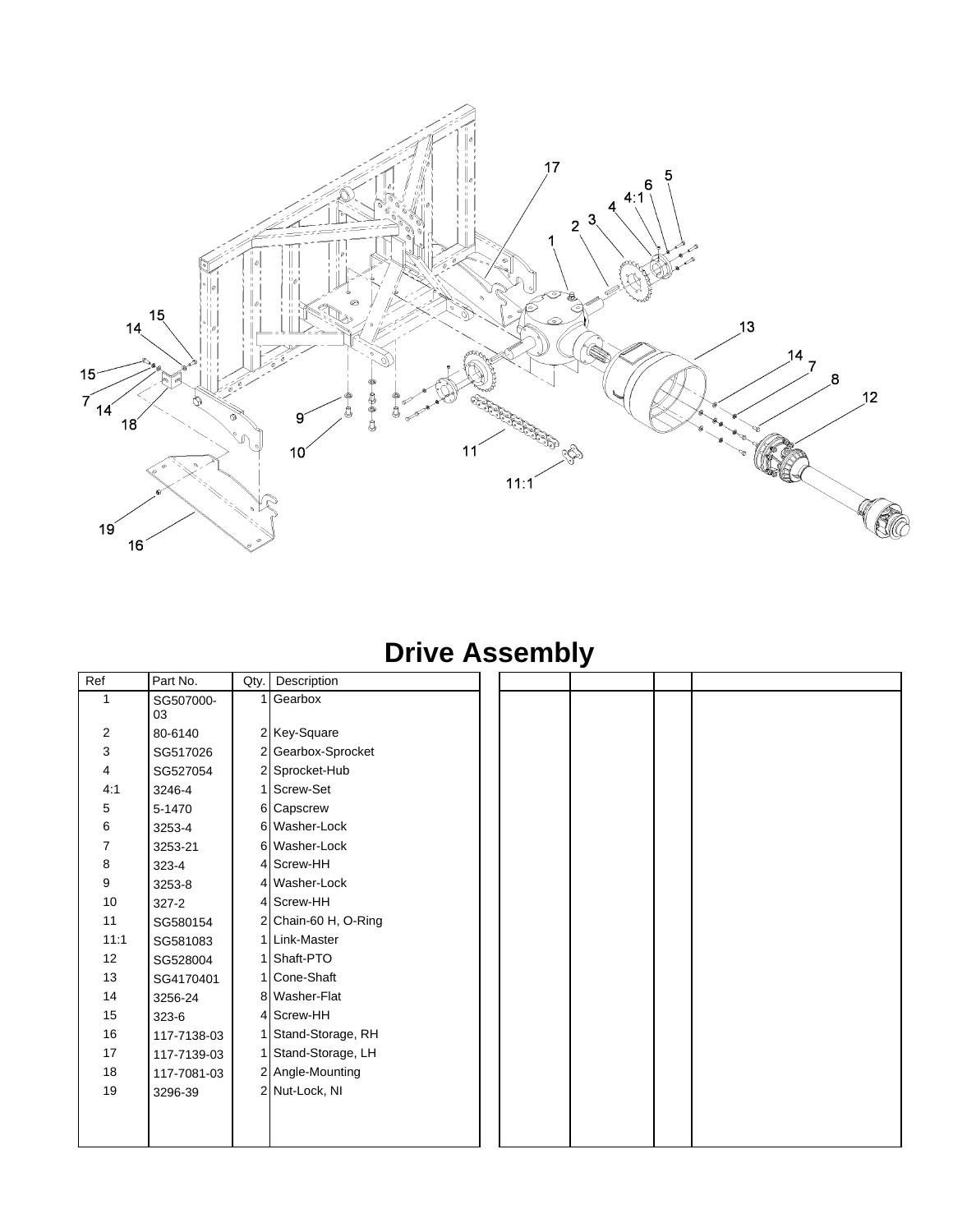

#### **Frame and Roller Assembly**

| Ref           | Part No.        | Qty. | Description                | Ref          | Part No.    | Qty | Description             |
|---------------|-----------------|------|----------------------------|--------------|-------------|-----|-------------------------|
| $\mathbf{1}$  | 117-7061        |      | Frame ASM                  | 16           | 3253-3      |     | 2 Washer-Lock           |
| 1:2           | 117-7052        |      | Decal-No Oil               | 17           | 3256-22     |     | 2 Washer-Flat           |
| 1:3           | 100-3612        |      | 1 Decal-Warning            | 18           | 100-5389    |     | 3 Pin-Lynch             |
| 1:4           | 110-4668        |      | 1 Decal-Warning, PTO       | 20           | SG715450    |     | 1 Pin-Link, Top         |
| 2             | SG637070-       |      | 2 Bearing-Roller           | 21           | 3219-18     |     | 2 Nut-Hex               |
|               | 03              |      |                            | 22           | 104-8322    |     | 2 Washer-Hardened       |
| 92:1          |                 |      | Bearing-Flange             | 23           | 3296-23     |     | 4 Nut-Lock, NI          |
| 2:1:1         | 3245-35         |      | 2 Screw-Set                | 27           | SG715010    |     | <b>HYD Cylinder ASM</b> |
| 2:1:2         | 302-19          |      | I Fitting-Grease           | 27:1         | SG555013    |     | 2 Bushing               |
| 4             | SG627054-       |      | Roller-Main                | <b>027:3</b> |             |     | Cylinder-Hydraulic      |
|               | 03              |      |                            | 027:3:1      | 117-7175    |     | Seal Kit                |
| 5             | 110-4315        |      | 2 Pin-Link, Cat 1          | 28           | SG795250    |     | Hose ASM (Long)         |
| $\mathbf{0}5$ | 110-4314        |      | 2 Pin-Link, Cat 2          | 29           | SG795245    |     | Hose ASM (Short)        |
| 6             | SG271517        |      | 4 Screw-HH                 | 35           | SG795554-   |     | Extension-Adapter 3.50" |
| 7             | SG639072-<br>01 |      | 2 Boot-Roller, Single      |              | 03          |     |                         |
| 8             | SG999018        |      | Canister-Manual, Operators | 36           | SG795551-   |     | Extension-Adapter 5.50" |
| 9             | 3253-7          |      | 2 Washer-Lock              |              | 03          |     |                         |
| 10            | 325-6           |      | 2 Screw-HH                 | 37           | 117-7124-03 |     | 1 Mount-Adapter, 90 DEG |
| 11            |                 |      | 2 Screw-HH                 |              |             |     |                         |
|               | 328-26          |      |                            |              |             |     |                         |
| 12            | $322 - 3$       |      | 2 Screw-HH                 |              |             |     |                         |
| 13            | 3253-9          |      | 2 Washer-Lock              |              |             |     |                         |
| 14            | SG678908-       |      | 1 Scraper                  |              |             |     |                         |
|               | 03              |      |                            |              |             |     |                         |
| 15            | $321 - 4$       |      | 2 Screw-HH                 |              |             |     |                         |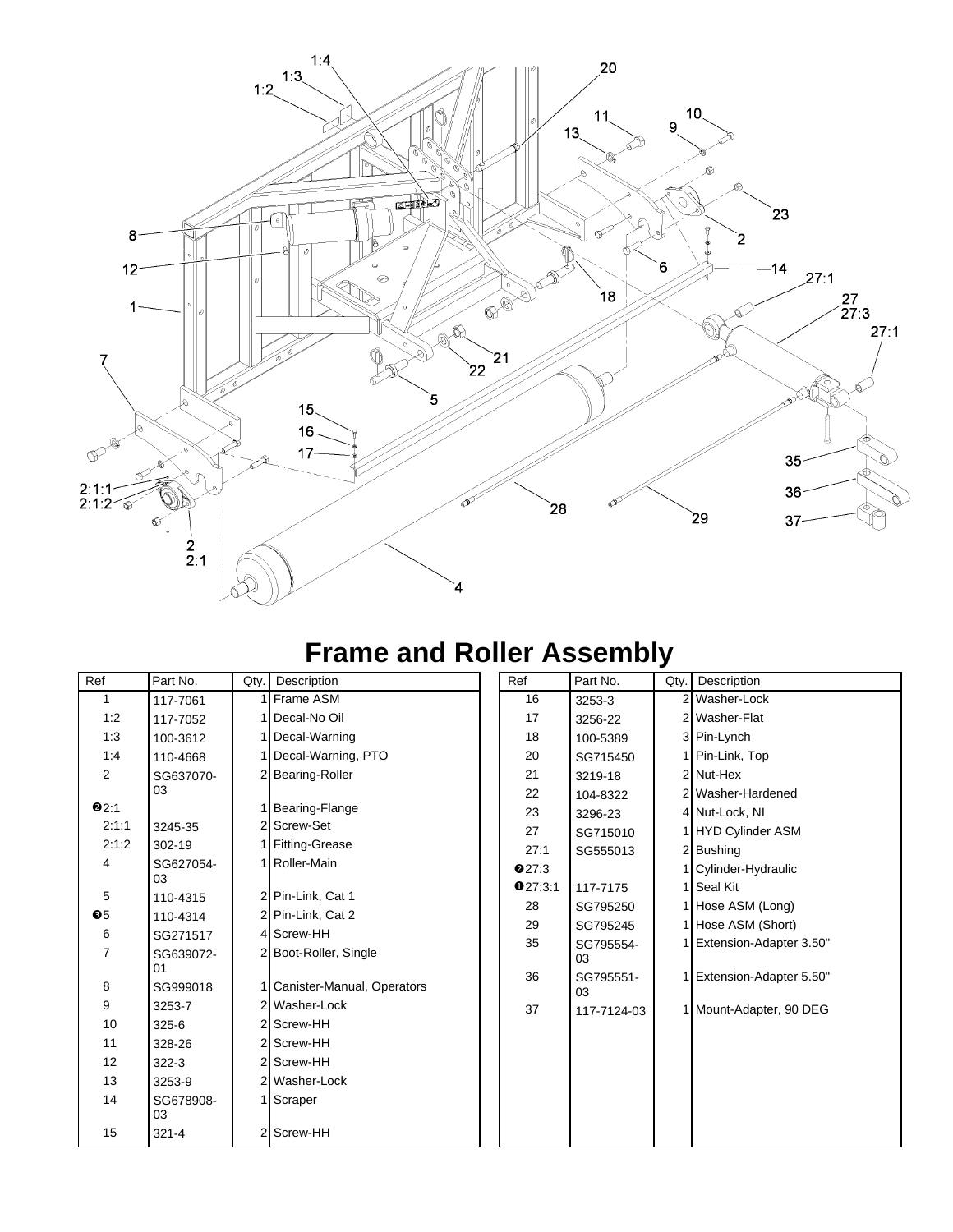

# **LH Crankshaft Assembly**

| Ref            | Part No. |                | Qty. Description    |  |  |
|----------------|----------|----------------|---------------------|--|--|
| $\overline{2}$ | SG217354 | $\overline{2}$ | Crankshaft          |  |  |
| 3              | SG204577 |                | 3 Bearing ASM       |  |  |
| <b>0</b> 3:1   |          |                | <b>Bearing-Ball</b> |  |  |
| 3:1:1          | 99-0195  |                | 2 Screw-Set, HSH    |  |  |
| 3:3            | SG427540 |                | 2 Ring-Snap         |  |  |
| 5              | SG207054 |                | 1 Arm-Crank         |  |  |
| 6              | SG217254 |                | 2 Arm-Crank, Left   |  |  |
| 7              | SG217054 |                | 2 Arm-Crank         |  |  |
| 9              | SG267200 |                | 7 Nut-Hex           |  |  |
| 10             | SG247540 |                | 2 Washer-Clipped    |  |  |
| 12             | SG257054 |                | 3 Pin-Crank         |  |  |
| 13             | 3296-53  |                | 6 Nut-Lock, NI      |  |  |
| 14             | 327-14   |                | 4 Screw-HH          |  |  |
| 15             | SG217026 |                | 1 Sprocket-Crank    |  |  |
| 16             | SG271517 |                | 4 Screw-HH          |  |  |
| 17             | SG267500 |                | 4 Spacer            |  |  |
| 18             | 105-1041 |                | 6 Pin-Spring        |  |  |
| 19             | 327-16   |                | 2 Screw-HH          |  |  |
| 20             | 3253-7   |                | 4 Washer-Lock       |  |  |
| 21             | SG217557 |                | Shaft-Stub, Outside |  |  |
|                |          |                |                     |  |  |
|                |          |                |                     |  |  |
|                |          |                |                     |  |  |
|                |          |                |                     |  |  |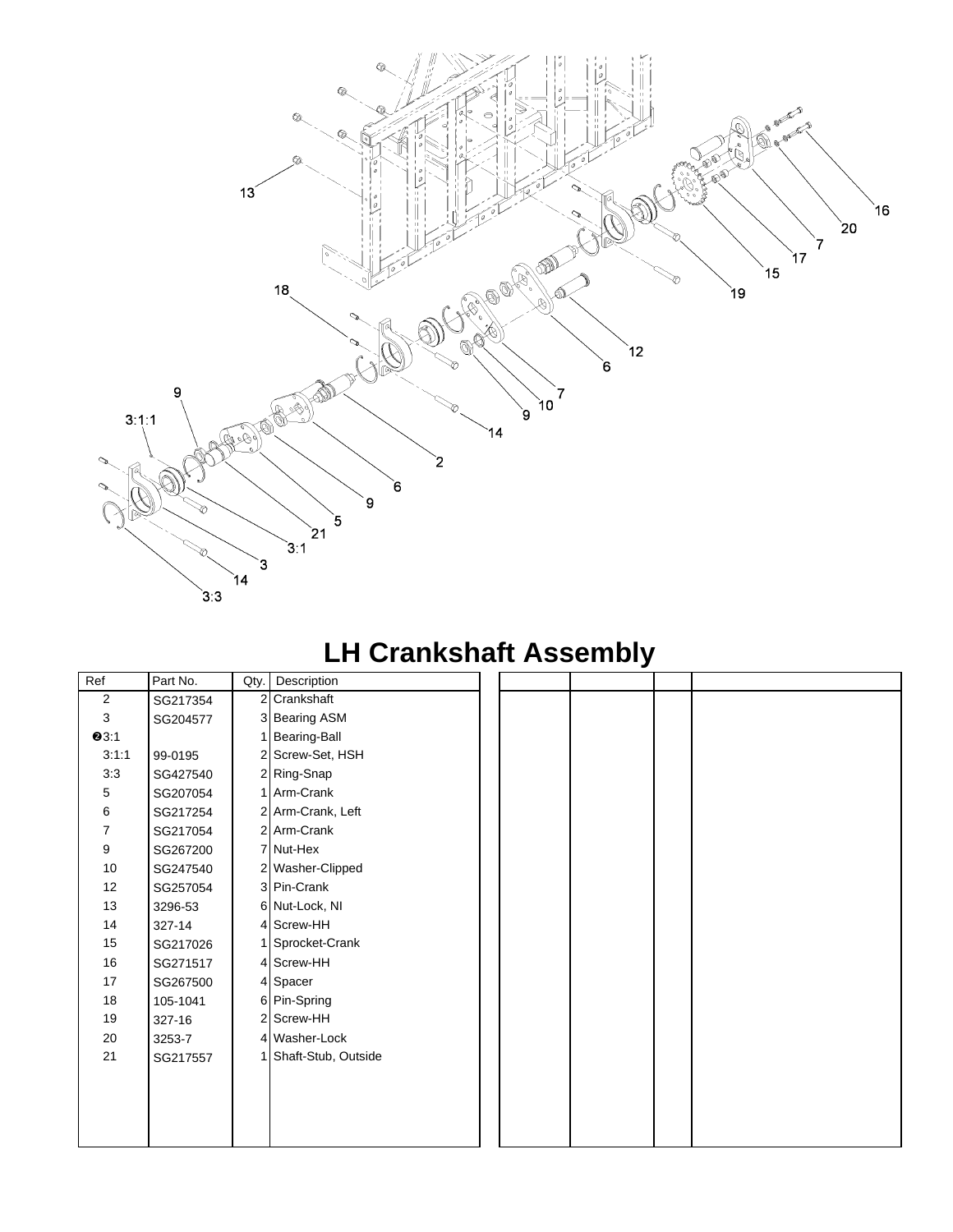

#### **Center Crankshaft Assembly**

| Ref            | Part No. | Qty. | Description        |  |  |
|----------------|----------|------|--------------------|--|--|
| $\sqrt{2}$     | SG217354 |      | 1 Crankshaft       |  |  |
| $\mathbf{3}$   | SG204577 |      | 1 Bearing ASM      |  |  |
| Q3:1           |          |      | 1 Bearing-Ball     |  |  |
| 3:1:1          | 99-0195  |      | 2 Screw-Set, HSH   |  |  |
| 3:3            | SG427540 |      | 2 Ring-Snap        |  |  |
| 4              | SG217154 |      | 1 Arm-Crank, Right |  |  |
| $\overline{7}$ | SG217054 |      | 1 Arm-Crank        |  |  |
| 9              | SG267200 |      | 4 Nut-Hex          |  |  |
| $10$           | SG247540 |      | 2 Washer-Clipped   |  |  |
| 13             | 3296-53  |      | 2 Nut-Lock, NI     |  |  |
| 14             | 327-14   |      | 2 Screw-HH         |  |  |
| 18             | 105-1041 |      | 2 Pin-Spring       |  |  |
|                |          |      |                    |  |  |
|                |          |      |                    |  |  |
|                |          |      |                    |  |  |
|                |          |      |                    |  |  |
|                |          |      |                    |  |  |
|                |          |      |                    |  |  |
|                |          |      |                    |  |  |
|                |          |      |                    |  |  |
|                |          |      |                    |  |  |
|                |          |      |                    |  |  |
|                |          |      |                    |  |  |
|                |          |      |                    |  |  |
|                |          |      |                    |  |  |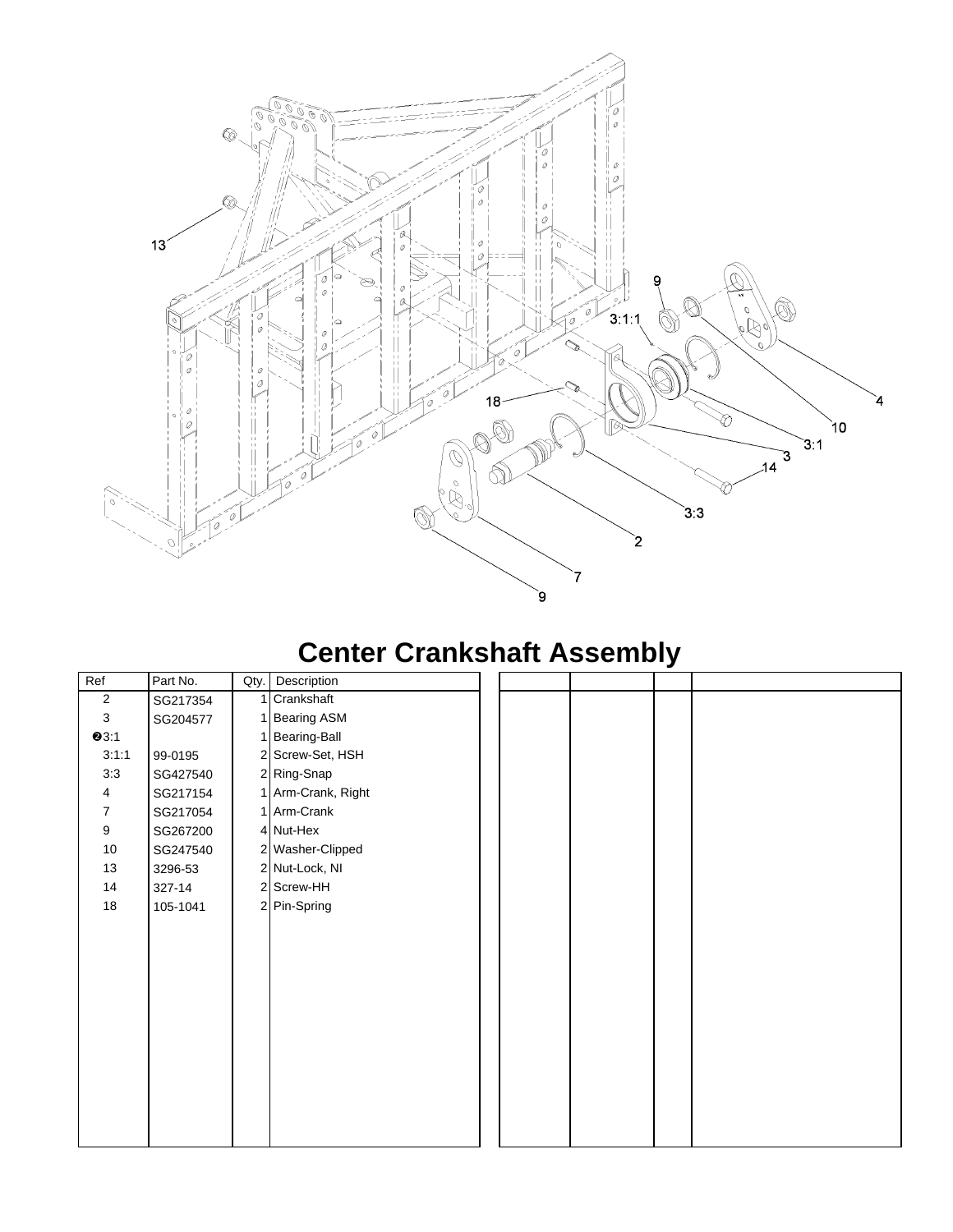

## **RH Crankshaft Assembly**

| Ref            | Part No. | Qty.           | Description         |  |  |  |
|----------------|----------|----------------|---------------------|--|--|--|
| $\mathbf 2$    | SG217354 | $\overline{2}$ | Crankshaft          |  |  |  |
| 3              | SG204577 |                | 3 Bearing ASM       |  |  |  |
| <b>0</b> 3:1   |          |                | Bearing-Ball        |  |  |  |
| 3:1:1          | 99-0195  |                | 2 Screw-Set, HSH    |  |  |  |
| 3:3            | SG427540 |                | 2 Ring-Snap         |  |  |  |
| 4              | SG217154 |                | 2 Arm-Crank, Right  |  |  |  |
| 5              | SG207054 |                | 1 Arm-Crank         |  |  |  |
| $\overline{7}$ | SG217054 |                | 2 Arm-Crank         |  |  |  |
| 9              | SG267200 |                | 7 Nut-Hex           |  |  |  |
| 10             | SG247540 |                | 2 Washer-Clipped    |  |  |  |
| 12             | SG257054 |                | 3 Pin-Crank         |  |  |  |
| 13             | 3296-53  |                | 6 Nut-Lock, NI      |  |  |  |
| 14             | 327-14   |                | 4 Screw-HH          |  |  |  |
| 15             | SG217026 |                | 1 Sprocket-Crank    |  |  |  |
| 16             | SG271517 |                | 4 Screw-HH          |  |  |  |
| 17             | SG267500 |                | 4 Spacer            |  |  |  |
| 18             | 105-1041 |                | 6 Pin-Spring        |  |  |  |
| 19             | 327-16   |                | 2 Screw-HH          |  |  |  |
| 20             | 3253-7   |                | 4 Washer-Lock       |  |  |  |
| 21             | SG217557 |                | Shaft-Stub, Outside |  |  |  |
|                |          |                |                     |  |  |  |
|                |          |                |                     |  |  |  |
|                |          |                |                     |  |  |  |
|                |          |                |                     |  |  |  |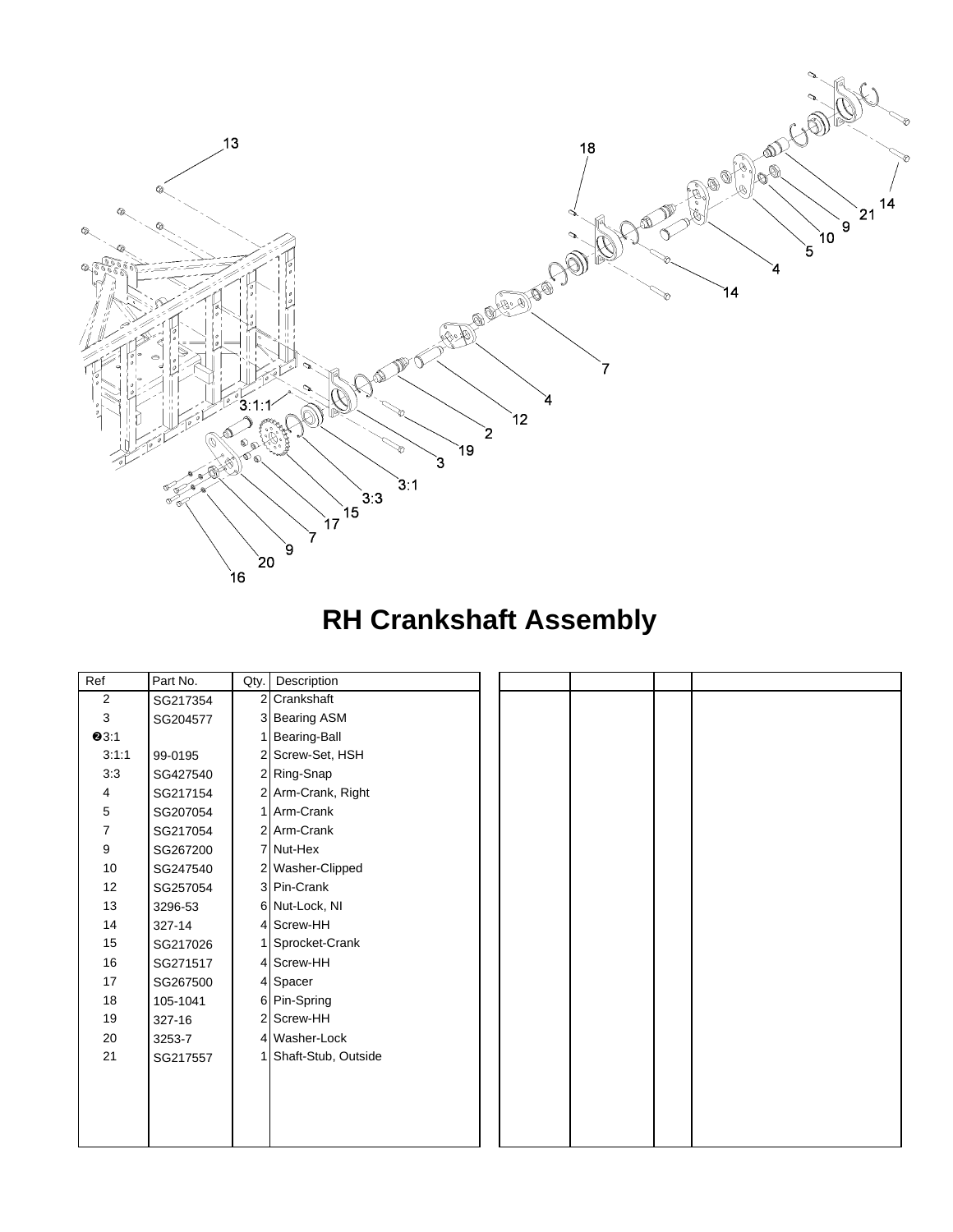

## **Idler Assembly**

| Ref            | Part No.        |   | Qty. Description |  |  |
|----------------|-----------------|---|------------------|--|--|
| $\mathbf{1}$   | SG587054-<br>03 | 1 | Bracket-Idler    |  |  |
| $\overline{2}$ | SG597054-<br>03 |   | 1 Bracket-Idler  |  |  |
| $\mathbf 3$    | SG587202        |   | 2 Rod-Idler      |  |  |
| $\,$ 5 $\,$    | 3296-23         |   | 2 Nut-Lock, NI   |  |  |
| 6              | SG537500        |   | 2 Spacer-Offset  |  |  |
| $\overline{7}$ | SG517054        |   | 2 Sprocket-Idler |  |  |
| 8              | 327-9           |   | 2 Screw-HH       |  |  |
|                |                 |   |                  |  |  |
|                |                 |   |                  |  |  |
|                |                 |   |                  |  |  |
|                |                 |   |                  |  |  |
|                |                 |   |                  |  |  |
|                |                 |   |                  |  |  |
|                |                 |   |                  |  |  |
|                |                 |   |                  |  |  |
|                |                 |   |                  |  |  |
|                |                 |   |                  |  |  |
|                |                 |   |                  |  |  |
|                |                 |   |                  |  |  |
|                |                 |   |                  |  |  |
|                |                 |   |                  |  |  |
|                |                 |   |                  |  |  |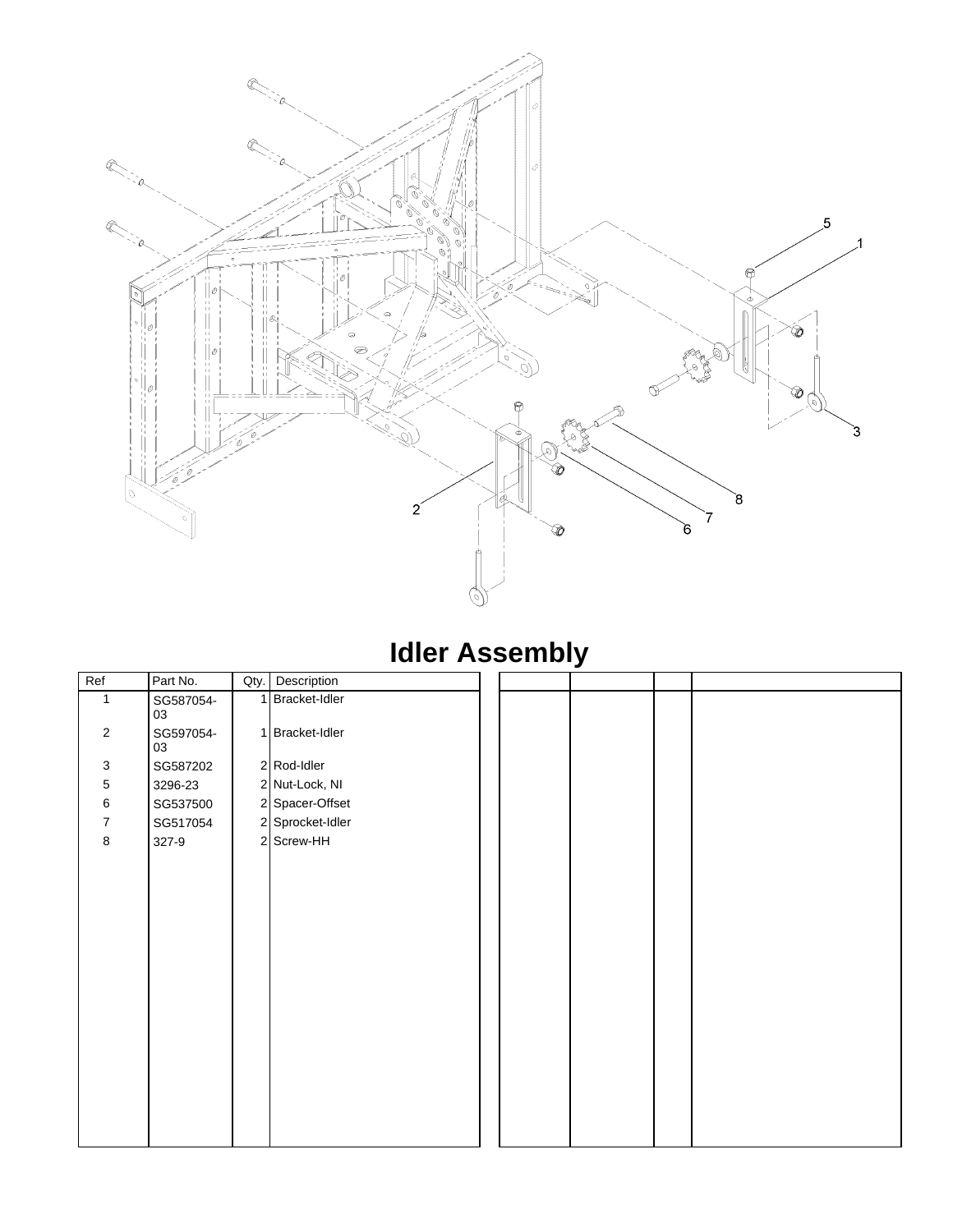

# **Connecting Rod Assembly**

| Ref             | Part No. | Qty. | Description                |  |  |
|-----------------|----------|------|----------------------------|--|--|
| 1               | SG337100 |      | 12 Bushing-Outer           |  |  |
| $\overline{4}$  | SG135154 |      | 6 Connecting Rod ASM       |  |  |
| 94:1            |          |      | 1 Rod-Connecting           |  |  |
| 4:2             | SG337010 |      | 1 Bushing-Inner            |  |  |
| 4:3             | SG337075 |      | 4 Bearing-Ball             |  |  |
| 4:4             | SG337590 |      | 4 Bearing-Ball             |  |  |
| 4:5             | SG427541 |      | 2 Ring-Retaining, Internal |  |  |
| 4:6             | SG427625 |      | 2 Ring-Retaining, Internal |  |  |
| $5\phantom{.0}$ | SG337050 |      | 12 Bushing-Outer           |  |  |
|                 |          |      |                            |  |  |
|                 |          |      |                            |  |  |
|                 |          |      |                            |  |  |
|                 |          |      |                            |  |  |
|                 |          |      |                            |  |  |
|                 |          |      |                            |  |  |
|                 |          |      |                            |  |  |
|                 |          |      |                            |  |  |
|                 |          |      |                            |  |  |
|                 |          |      |                            |  |  |
|                 |          |      |                            |  |  |
|                 |          |      |                            |  |  |
|                 |          |      |                            |  |  |
|                 |          |      |                            |  |  |
|                 |          |      |                            |  |  |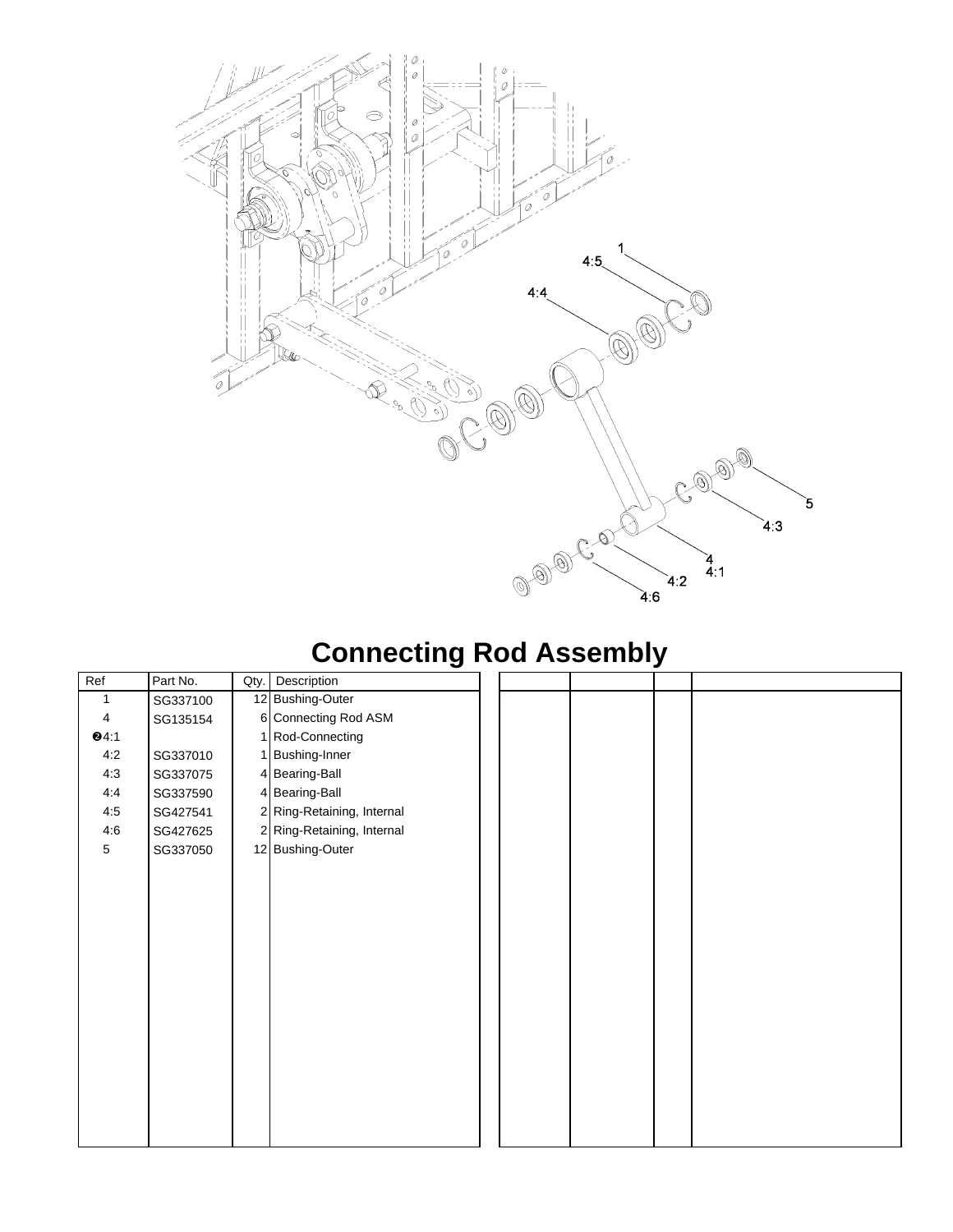

## **Hinge and Rear Spool Assembly**

| Ref            | Part No.        | Qty. | Description                |  |  |
|----------------|-----------------|------|----------------------------|--|--|
| 1              | 327-14          |      | 12 Screw-HH                |  |  |
| 5              | SG337050        |      | 12 Bushing-Outer           |  |  |
| 6              | SG136354        |      | 6 Rear Spool ASM           |  |  |
| 6:2            | SG337010        |      | 1 Bushing-Inner            |  |  |
| 6:3            | SG337075        |      | 4 Bearing-Ball             |  |  |
| 6:4            | SG427625        |      | 2 Ring-Retaining, Internal |  |  |
| $\overline{7}$ | SG487001-<br>03 |      | 6 Bracket-Spring, Rear     |  |  |
| 8              | 3296-53         |      | 12 Nut-Lock, NI            |  |  |
| 9              | SG449125-<br>03 |      | 6 Spool-Spring, Rear       |  |  |
| 10             | 323-16          |      | 6 Screw-HH                 |  |  |
| 11             | 3296-39         |      | 6 Nut-Lock, NI             |  |  |
|                |                 |      |                            |  |  |
|                |                 |      |                            |  |  |
|                |                 |      |                            |  |  |
|                |                 |      |                            |  |  |
|                |                 |      |                            |  |  |
|                |                 |      |                            |  |  |
|                |                 |      |                            |  |  |
|                |                 |      |                            |  |  |
|                |                 |      |                            |  |  |
|                |                 |      |                            |  |  |
|                |                 |      |                            |  |  |
|                |                 |      |                            |  |  |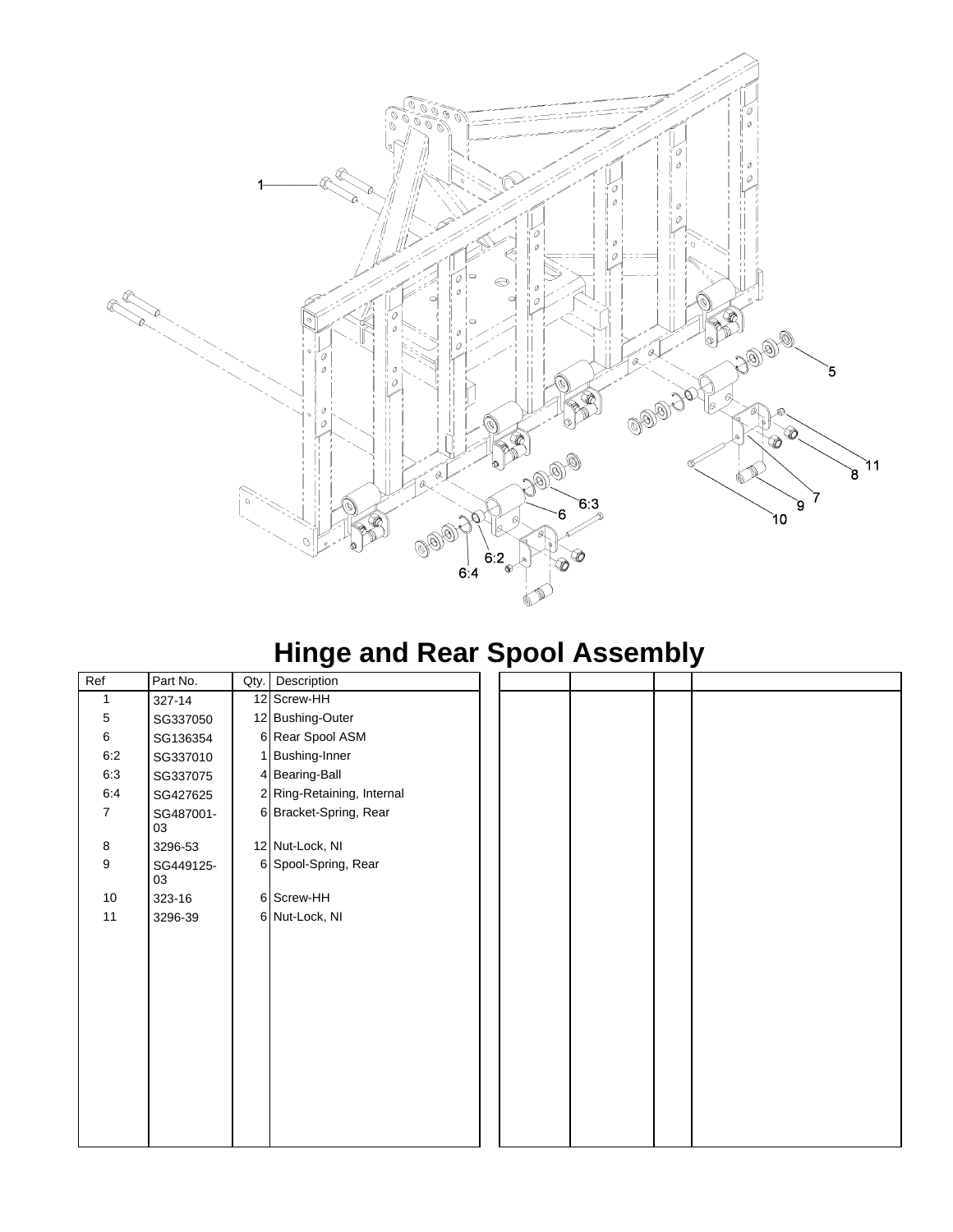

# **Linkage Arm Assembly**

| Ref                       | Part No.        | Qty. | Description           |  |  |
|---------------------------|-----------------|------|-----------------------|--|--|
| $\mathbf{1}$              | SG387054-<br>03 |      | 12 Arm-Linkage        |  |  |
| $\sqrt{2}$                | 328-12          |      | 18 Screw-HH           |  |  |
| $\ensuremath{\mathsf{3}}$ | 3296-51         |      | 18 Nut-Lock, NI       |  |  |
| $\overline{\mathbf{4}}$   | SG437125        |      | 12 Bushing-Outer      |  |  |
| $\,$ 5 $\,$               | SG337075        |      | 12 Bearing-Ball       |  |  |
| 6                         | 3296-39         |      | 12 Nut-Lock, NI       |  |  |
| 7                         | 323-21          |      | 12 Screw-HH           |  |  |
| 8                         | SG337300        |      | 6 Spacer-Linkage      |  |  |
| $\boldsymbol{9}$          | SG487125        |      | 6 Bumper-Rubber       |  |  |
| $10\,$                    | SG486312        |      | 6 Spacer-Arm, Linkage |  |  |
| 11                        | SG487126        |      | 6 Bumper-Rubber       |  |  |
|                           |                 |      |                       |  |  |
|                           |                 |      |                       |  |  |
|                           |                 |      |                       |  |  |
|                           |                 |      |                       |  |  |
|                           |                 |      |                       |  |  |
|                           |                 |      |                       |  |  |
|                           |                 |      |                       |  |  |
|                           |                 |      |                       |  |  |
|                           |                 |      |                       |  |  |
|                           |                 |      |                       |  |  |
|                           |                 |      |                       |  |  |
|                           |                 |      |                       |  |  |
|                           |                 |      |                       |  |  |